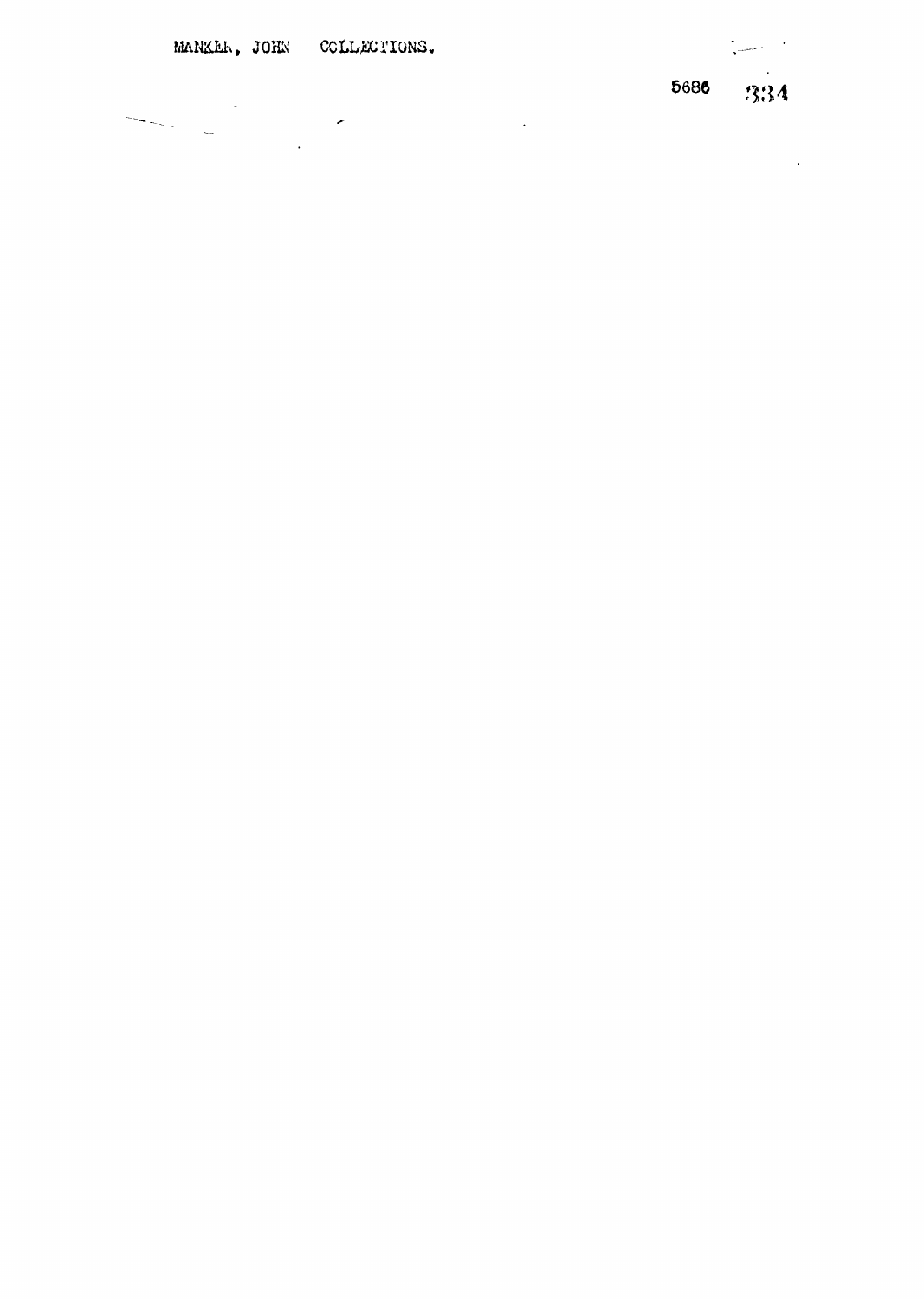|       | RR, JOHN. COLLEGTI N. |                                                                   | $\sim 10$ -                                                                                                                                                                                                                                                                                                           | Form $C - (S - 149)$     |                 |
|-------|-----------------------|-------------------------------------------------------------------|-----------------------------------------------------------------------------------------------------------------------------------------------------------------------------------------------------------------------------------------------------------------------------------------------------------------------|--------------------------|-----------------|
|       |                       |                                                                   | HISTORICAL COLLECTION FORM<br>WORKS FROGRESS ADMINISTRATION<br>. Indian-Pioncer History Project for Oklahoma                                                                                                                                                                                                          |                          | $\sim 1$<br>335 |
|       |                       | Field worker's name Joe Southern                                  |                                                                                                                                                                                                                                                                                                                       |                          |                 |
|       |                       | This report made on (date) May 13.                                |                                                                                                                                                                                                                                                                                                                       | $193_7$                  |                 |
|       |                       |                                                                   | 1. Name of person owning collection John Munker                                                                                                                                                                                                                                                                       |                          |                 |
|       |                       |                                                                   | Address Atoka- Atoka Jo., kla.                                                                                                                                                                                                                                                                                        |                          |                 |
| 2.    |                       |                                                                   | Name (if any) of collection One heating stare. the work benen                                                                                                                                                                                                                                                         |                          |                 |
|       |                       |                                                                   | 3. This collection contains the following types of material one heative                                                                                                                                                                                                                                               |                          |                 |
|       |                       |                                                                   | stave, burns wood- name Social. made in adre, the Patentes in 1875. one                                                                                                                                                                                                                                               |                          |                 |
|       |                       | usin vork benot. Stove still in whe                               | when tenal made by myself in look. As versus a nearly my gelf norm list.<br>4. Amount of material the stave. The wink tench                                                                                                                                                                                           |                          |                 |
|       |                       | , to $\sim$ , $\sim$ klass, without $\overline{1}$ $\overline{0}$ | 5. Material duals with btove, usespering. Using benchet me beepers                                                                                                                                                                                                                                                    |                          |                 |
|       |                       |                                                                   | 6. Approximate period (dates) material is for                                                                                                                                                                                                                                                                         | tore is well in 13 a set |                 |
|       |                       |                                                                   | Lee la conservat de la conservation de la conservation de la conservation de la conservation de la conservatio                                                                                                                                                                                                        |                          |                 |
|       |                       |                                                                   | 7. Locitions of the collection (where it is kept) it creamd superman, when                                                                                                                                                                                                                                            |                          |                 |
|       |                       |                                                                   | 8. Condition of storage place that we                                                                                                                                                                                                                                                                                 |                          |                 |
|       |                       |                                                                   | Condition of collection 2010                                                                                                                                                                                                                                                                                          |                          |                 |
|       |                       |                                                                   | 9. What does the owner intend to do with this collection $h_{\text{WCT}}$ , then                                                                                                                                                                                                                                      |                          |                 |
|       |                       |                                                                   | would be willing to part with it? Mo                                                                                                                                                                                                                                                                                  |                          |                 |
|       |                       |                                                                   | 10. Any other information about the collection, including its history                                                                                                                                                                                                                                                 |                          |                 |
|       |                       |                                                                   | Il. Does this owner know other people who have or might have collections.<br>Given names & addresses a contract of Mo                                                                                                                                                                                                 |                          |                 |
| NOTE: |                       |                                                                   | In the event that any of the above questions cannot be answered fully<br>in the space allowed, attach blank sheets firmly, and give all available in-<br>formation. Referring to question by number.<br>Number of sheets attached in the contract of the state of the state of the state of the state of the state of |                          |                 |
|       |                       |                                                                   |                                                                                                                                                                                                                                                                                                                       |                          |                 |